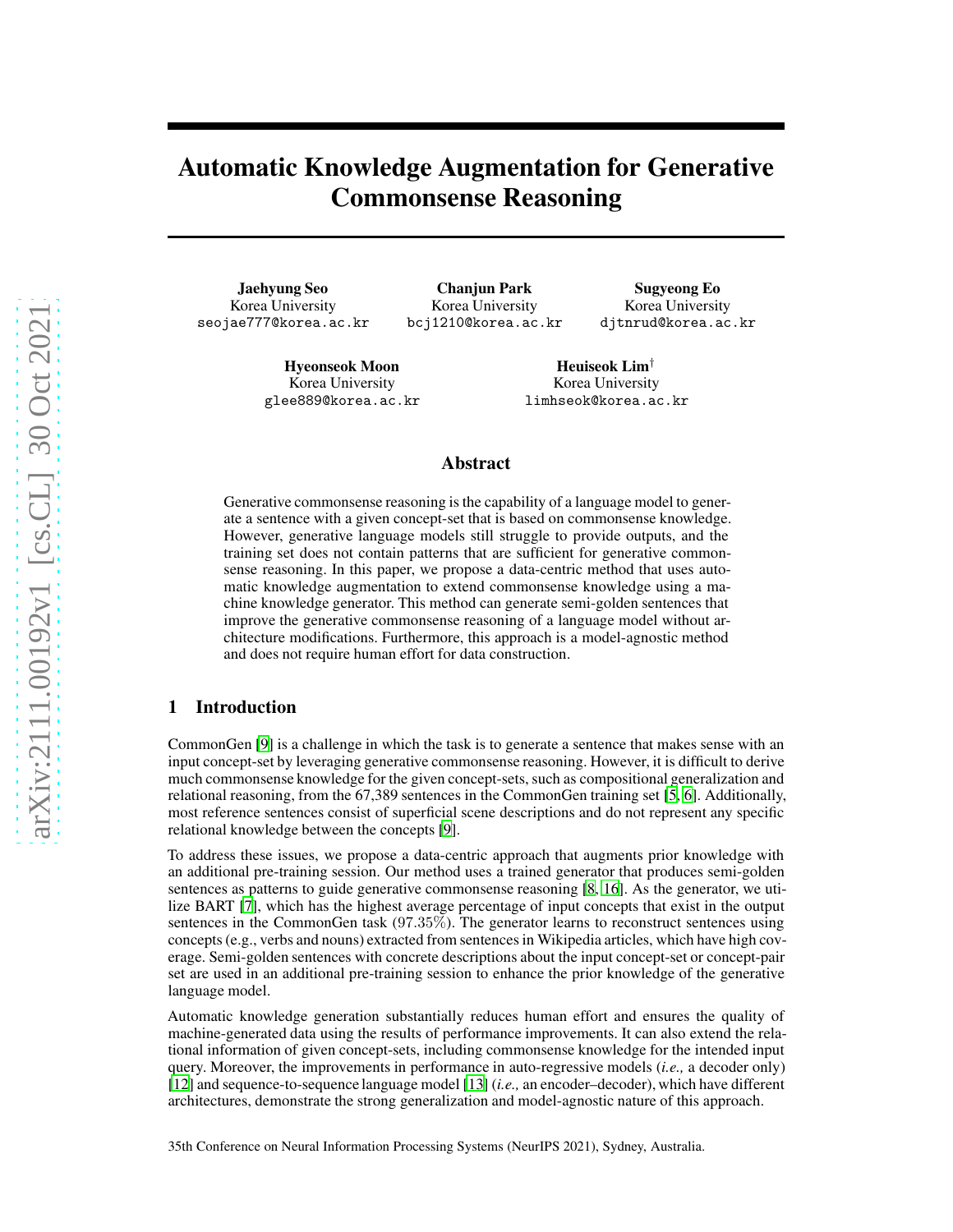Table 1: Experimental results and statistics for each data augmentation used in pre-training. "Pair" and "Set" respectively indicate to the semi-golden sentences for concept-pairs and concept-sets in the CommonGen training set; "# sentences" and "# concept-sets" respectively refer to the number of semi-golden sentences and number of concepts with respect to the size of the concept-set.

|                  | <b>Results</b> |                   |               |               |              | <b>Augmentation</b> |                                         |
|------------------|----------------|-------------------|---------------|---------------|--------------|---------------------|-----------------------------------------|
|                  | ROUGE-L        | BLEU <sub>4</sub> | <b>METEOR</b> | <b>CIDE</b> r | <b>SPICE</b> | # sentences         | # concept-sets                          |
| GPT <sub>2</sub> | 39.28          | 21.10             | 26.20         | 12.15         | 25.90        |                     |                                         |
| GPT2+Pair        | 49.70          | 23.10             | 26.90         | 12.62         | 27.20        | 59.125              | 2(59, 125)                              |
| GPT2+Set         | 49.20          | 22.30             | 26.80         | 12.60         | 27.10        | 32.471              | 3(24,891), 4(4,206), 5(3,374)           |
| GPT2+Pair+Set    | 49.50          | 23.50             | 27.20         | 12.95         | 27.60        | 91,596              | 2(59,125), 3(24,891), 4(4,206) 5(3,374) |
| <b>T5</b>        | 49.27          | 28.60             | 30.10         | 14.96         | 31.60        |                     | -                                       |
| $T5+Pair$        | 56.90          | 33.70             | 33.00         | 17.72         | 33.80        | 59,125              | 2(59, 125)                              |
| $T5 + Set$       | 57.20          | 34.40             | 33.00         | 17.97         | 33.90        | 32.471              | 3(24,891), 4(4,206), 5(3,374)           |
| T5+Pair+Set      | 56.80          | 33.40             | 32.90         | 17.76         | 33.80        | 91,596              | 2(59,125), 3(24,891), 4(4,206) 5(3,374) |

## 2 Data Construction Process and Results

In this section, we present the process of data construction and experiments using a generator.

First, we extracted 154,892 sentences from a Wikipedia data dump (2021-03-01) that match more than two input concepts via ElasticSearch [\[4\]](#page-2-6) and BM25 [\[3](#page-2-7), [14\]](#page-3-2). From the extracted sentences  $y$ , we defined concept-set  $C$ , which includes a verb or noun through part-of-speech (POS) tagging. **Second**, the generator was trained with the reconstructed data using  $C = y$  and produced a semigolden sentence  $y'$  for an input concept-set  $C'$ . Third, 59,125 concept-pairs and 32,471 unique concept-sets (of size 3 to 5) were extracted from the CommonGen training set and the generator used them as an input sequence to create a semi-golden sentence. Fourth, extracted concept-sets and generated semi-golden sentences were used as pre-training data in the form of  $C' = y'$  for two generative language models, as presented in Table 1. We conducted a case study to demonstrate the impact of our method with GPT2 [\[12](#page-2-5)] and T5 [\[13\]](#page-3-1). To evaluate the performance, we used the n-gram overlapping metrics BLEU [\[11\]](#page-2-8), ROUGE [\[10](#page-2-9)], and METEOR [\[2](#page-2-10)] as well as the concept matching metrics CIDEr [\[15](#page-3-3)] and SPICE [\[1\]](#page-2-11).

As shown in Table 1, all data augmentation cases lead to performance improvements with respect to all evaluation metrics. The results also indicate that there is a difference in performance depending on the combination of input concepts and target models. Augmented concept-pairs include concrete relational knowledge between two concepts and concept-sets have commonsense knowledge for generating sentences by compositionality. GPT2 obtains the best performance improvement when learning both types of machine-generated knowledge through the augmented dataset. In contrast, T5 yields no significant performance difference depending on the form of the augmented dataset, although learning commonsense knowledge with compositionality is slightly more effective. This result shows that there is a variance in the degree of improvement in prior knowledge in a specific area when the model architecture and dataset used for pre-training each language model differ. This experimental result demonstrates that our data-centric approach generates better semi-golden sentences for use as an augmented dataset. It is also possible to produce a machine-generated dataset in the intended format to compensate for the insufficient prior knowledge of each model. Furthermore, this approach is a model-agnostic method and has a positive impact on both auto-regressive and sequence-to-sequence architectures.

### 3 Conclusion

We demonstrated how to use natural language generation for data-centric research to reduce the cost of leveraging information retrieval and building a human-annotated dataset. Automatic knowledge augmentation for generative commonsense reasoning is also not limited to a particular model or dataset, but can be applied in different forms as needed. In future work, this method will be highly valuable because it can be extended to other downstream tasks that require commonsense knowledge as supporting evidence.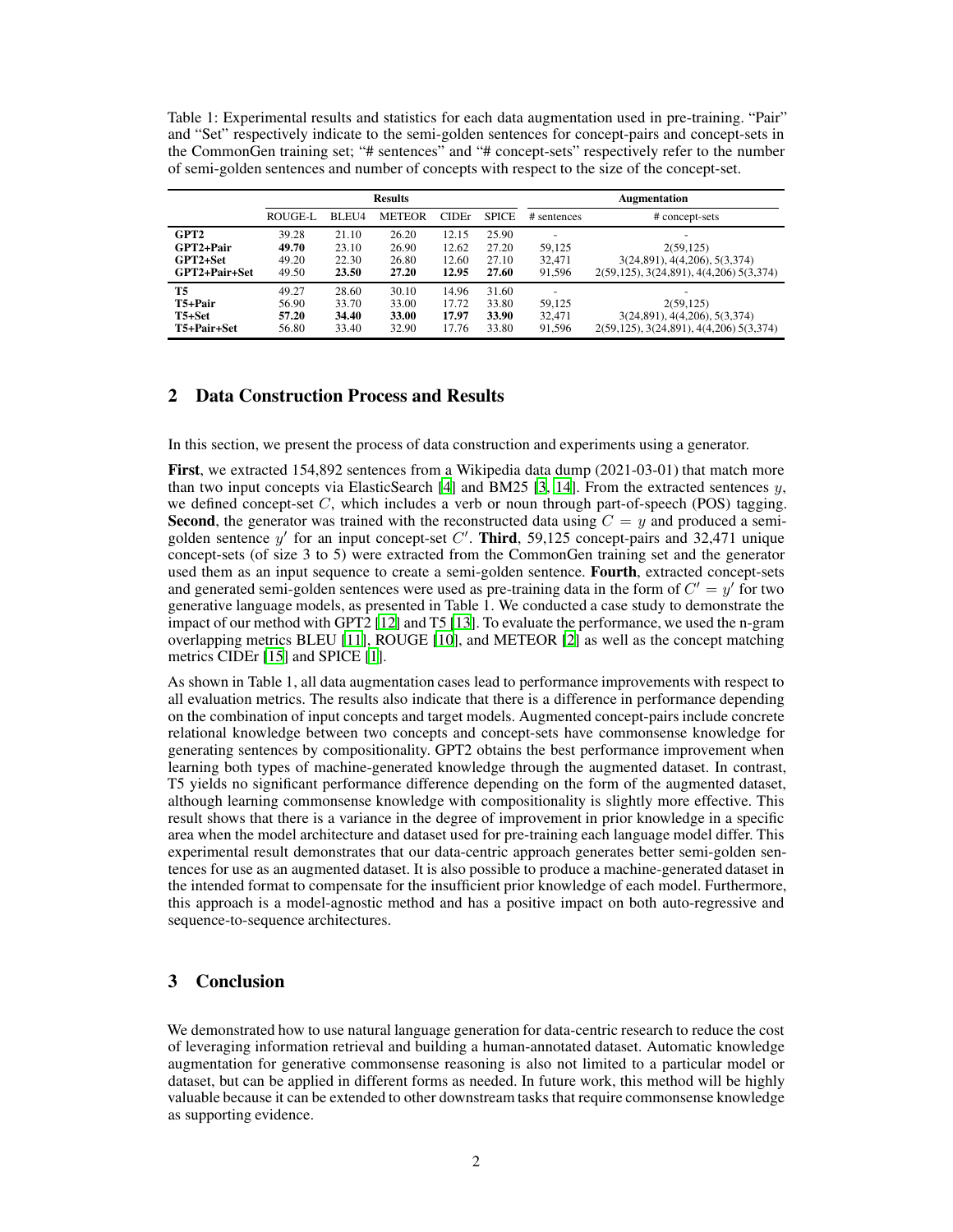#### Acknowledgment

This research was supported by the MSIT(Ministry of Science and ICT), Korea, under the ITRC(Information Technology Research Center) support program(IITP-2018-0-01405) supervised by the IITP(Institute for Information & Communications Technology Planning & Evaluation) and IITP grant funded by the Korea government(MSIT) (No. 2020-0-00368, A Neural-Symbolic Model for Knowledge Acquisition and Inference Techniques) and Basic Science Research Program through the National Research Foundation of Korea(NRF) funded by the Ministry of Education(NRF-2021R1A6A1A03045425). Heuiseok Lim<sup>†</sup> is a corresponding author.

## **References**

- <span id="page-2-11"></span>[1] Peter Anderson, Basura Fernando, Mark Johnson, and Stephen Gould. 2016. Spice: semantic propositional image caption evaluation. In *European Conference on Computer Vision (14th: 2016)*, pages 382–398. Springer, Springer Nature.
- <span id="page-2-10"></span>[2] Satanjeev Banerjee and Alon Lavie. 2005. Meteor: An automatic metric for mt evaluation with improved correlation with human judgments. In *Proceedings of the acl workshop on intrinsic and extrinsic evaluation measures for machine translation and/or summarization*, pages 65– 72.
- <span id="page-2-7"></span>[3] Danqi Chen, Adam Fisch, Jason Weston, and Antoine Bordes. 2017. Reading wikipedia to answer open-domain questions. In *Proceedings of the 55th Annual Meeting of the Association for Computational Linguistics (Volume 1: Long Papers)*, pages 1870–1879.
- <span id="page-2-6"></span>[4] Manda Sai Divya and Shiv Kumar Goyal. 2013. Elasticsearch: An advanced and quick search technique to handle voluminous data. *Compusoft*, 2(6):171.
- <span id="page-2-1"></span>[5] Daniel Keysers, Nathanael Schärli, Nathan Scales, Hylke Buisman, Daniel Furrer, Sergii Kashubin, Nikola Momchev, Danila Sinopalnikov, Lukasz Stafiniak, Tibor Tihon, et al. 2019. Measuring compositional generalization: A comprehensive method on realistic data. In *International Conference on Learning Representations*.
- <span id="page-2-2"></span>[6] Brenden Lake and Marco Baroni. 2018. Generalization without systematicity: On the compositional skills of sequence-to-sequence recurrent networks. In *International Conference on Machine Learning*, pages 2873–2882. PMLR.
- <span id="page-2-4"></span>[7] Mike Lewis, Yinhan Liu, Naman Goyal, Marjan Ghazvininejad, Abdelrahman Mohamed, Omer Levy, Ves Stoyanov, and Luke Zettlemoyer. 2019. Bart: Denoising sequence-to-sequence pre-training for natural language generation, translation, and comprehension. *arXiv preprint arXiv:1910.13461*.
- <span id="page-2-3"></span>[8] Patrick Lewis, Ethan Perez, Aleksandra Piktus, Fabio Petroni, Vladimir Karpukhin, Naman Goyal, Heinrich Küttler, Mike Lewis, Wen-tau Yih, Tim Rocktäschel, Sebastian Riedel, and Douwe Kiela. 2020. [Retrieval-augmented generation for knowledge-intensive nlp tasks.](https://proceedings.neurips.cc/paper/2020/file/6b493230205f780e1bc26945df7481e5-Paper.pdf) In *Advances in Neural Information Processing Systems*, volume 33, pages 9459–9474. Curran Associates, Inc.
- <span id="page-2-0"></span>[9] Bill Yuchen Lin, Wangchunshu Zhou, Ming Shen, Pei Zhou, Chandra Bhagavatula, Yejin Choi, and Xiang Ren. 2020. Commongen: A constrained text generation challenge for generative commonsense reasoning. In *Proceedings of the 2020 Conference on Empirical Methods in Natural Language Processing: Findings*, pages 1823–1840.
- <span id="page-2-9"></span>[10] Chin-Yew LIN. 2004. Rouge: A package for automatic evaluation of summaries. In *Text Summarization Branches Out: Proceedings of the ACL-04 Workshop, Barcelona, Spain*, pages 74–81.
- <span id="page-2-8"></span>[11] Kishore Papineni, Salim Roukos, Todd Ward, and Wei-Jing Zhu. 2002. Bleu: a method for automatic evaluation of machine translation. In *Proceedings of the 40th annual meeting on association for computational linguistics*, pages 311–318. Association for Computational Linguistics.
- <span id="page-2-5"></span>[12] Alec Radford, Jeffrey Wu, Rewon Child, David Luan, Dario Amodei, and Ilya Sutskever. 2019. Language models are unsupervised multitask learners. *OpenAI blog*, 1(8):9.